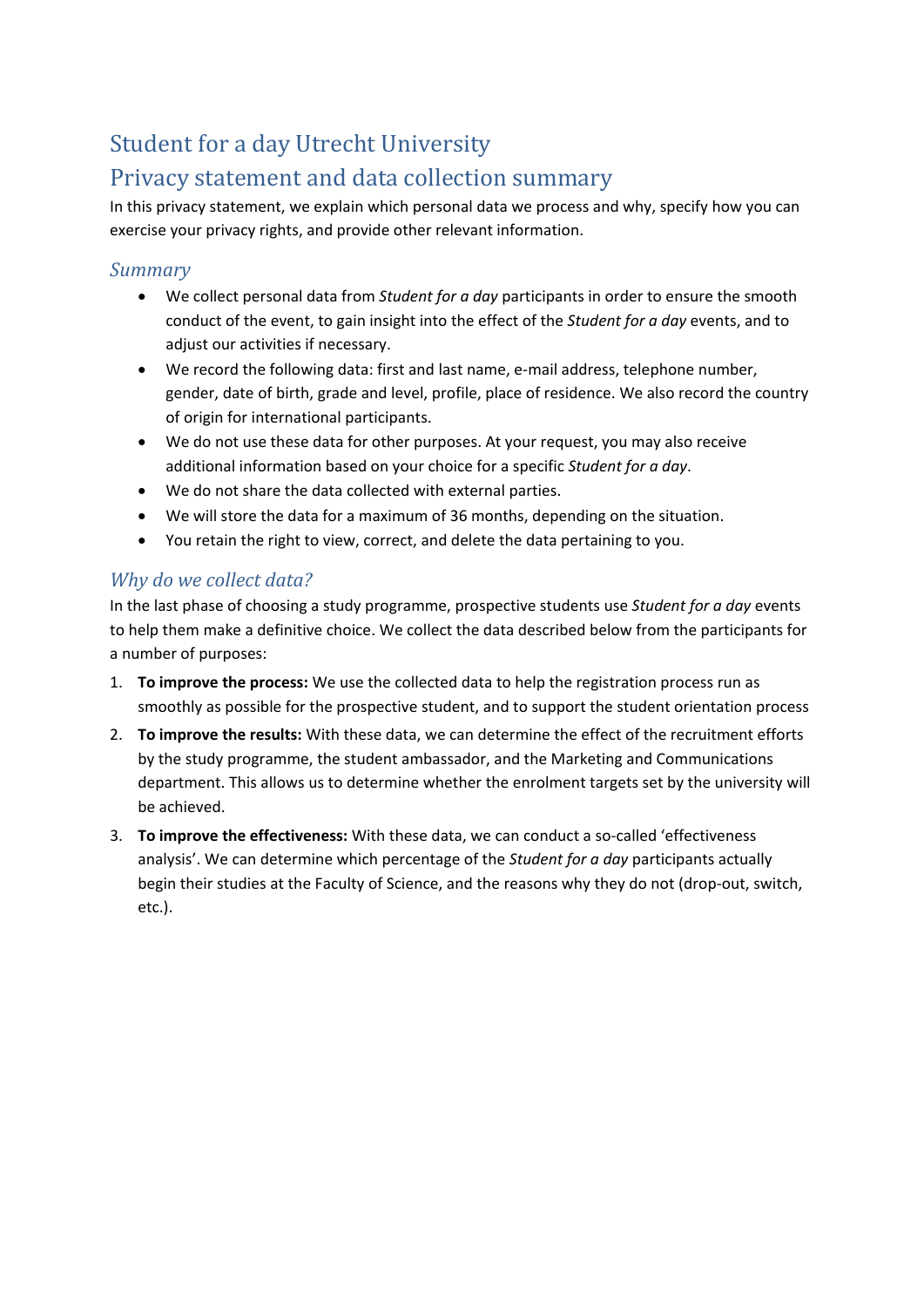#### *Which data do we collect, and how do we use them?*

In order to achieve our goals, we collect and process the following personal data:

- **First and last name:** We want to be able to address the prospective student in a courteous manner. A *Student for a day* participant is not an anonymous number to us.
- **E-mail address and telephone number:** We use these data to contact the participants, for example if a registration is unclear or requires additional information. The student ambassador or the Communications department may also use these data if the prospective student has asked to be kept informed of new developments.
- **Gender:** Diversity and inclusiveness are high priorities at Utrecht University, and at some study programmes in particular. We use these data to attract more females or more males to study programmes where they are underrepresented.
- **Date of birth:** Prospective students who actually enrol in Utrecht University are included in the university's student progress monitoring system. Since only the name or e-mail address often do not offer sufficient identification options, we also record the participant's date of birth. This will allow us to be able to determine whether a participant in an *Student for a day* event actually enrols with us at a later date.
- **Class and level:** *Student for a day* events are very popular, and quickly reach the limit for the number of participants. In order to decide who should receive precedence, we consider details such as the pupil's grade and level. We also use these data after some time to check whether an *Student for a day* participant has actually enrolled at Utrecht University.
- **Profile:** We use these data to see which types of students are interested in the *Student for a day* and if they are admissible. We can also use them to see whether a study programme attracts students with the desired profile.

### *Which extra data do we collect from participants who do not live in the Netherlands?*

Internationalisation is another priority of Utrecht University. In addition to the data listed above, we also record the following data from participants living outside the Netherlands:

• **Country of origin:** We use these data to obtain insight into where interested international students come from.

#### *Do we use these data for other purposes as well?*

On the registration form, the participant can state indicate whether we may also use the personal data to send him or her relevant information about activities pertaining to their choice of study. These can include symposia, tours, or lectures in a field related to the *Student for a day* that the prospective student attended.

This is an opt-in: we may only use these data if the participant has given his or her express permission via the registration form.

We do not build individual profiles based on the data collected.

#### *Are the collected data given to third parties?*

We will never share the data collected with other organisations or institutions.